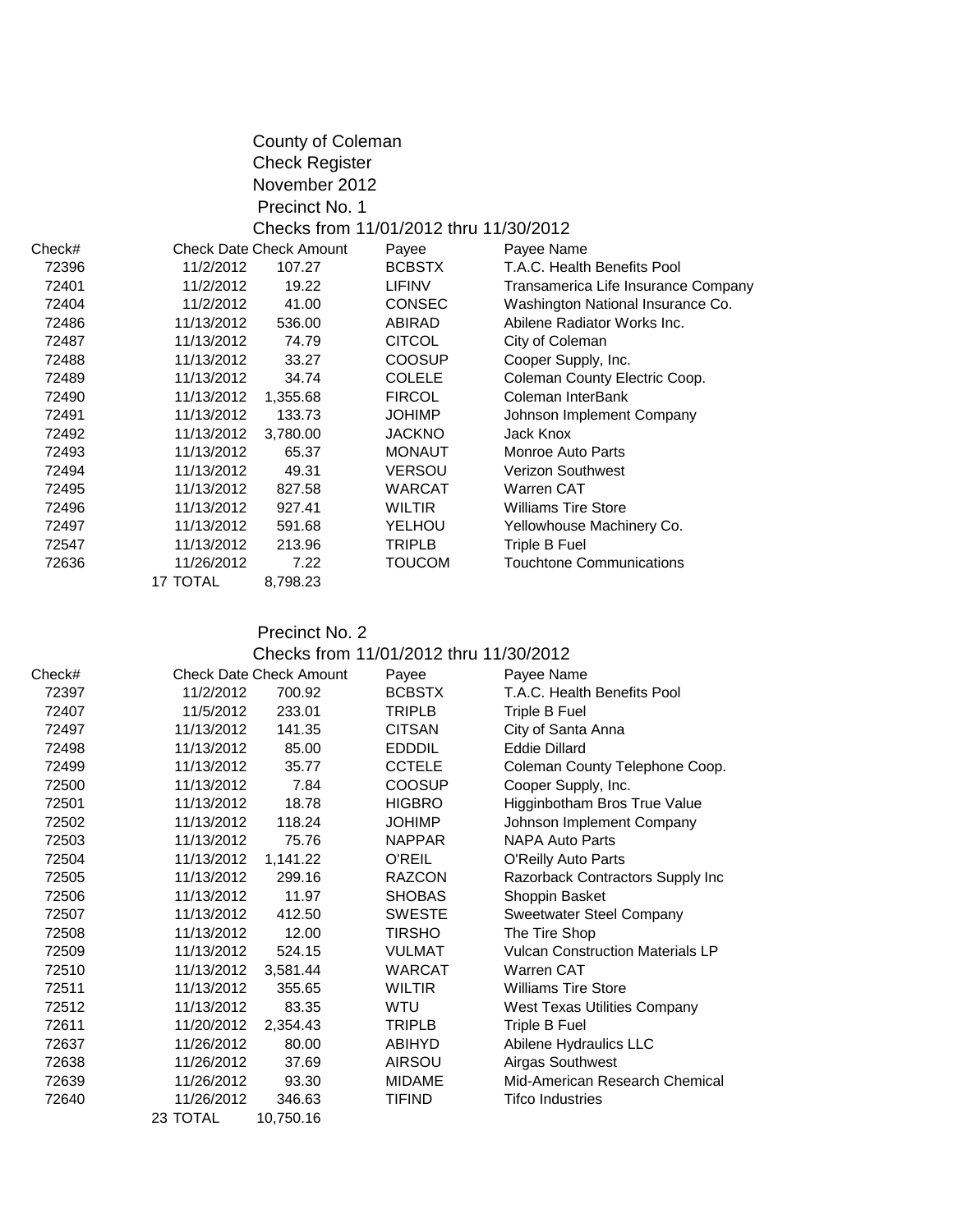| Precinct No. 3 |  |  |
|----------------|--|--|
|----------------|--|--|

|        |            |                                | Checks from 11/01/2012 thru 11/30/2012 |                                                |
|--------|------------|--------------------------------|----------------------------------------|------------------------------------------------|
| Check# |            | <b>Check Date Check Amount</b> | Payee                                  | Payee Name                                     |
| 72398  | 11/2/2012  | 210.88                         | <b>BCBSTX</b>                          | T.A.C. Health Benefits Pool                    |
| 72405  | 11/2/2012  | 76.70                          | <b>CONSEC</b>                          | Washington National Insurance Co.              |
| 72408  | 11/5/2012  | 1,171.33                       | <b>TRIPLB</b>                          | Triple B Fuel                                  |
| 72513  | 11/13/2012 | 340.00                         | <b>JERALL</b>                          | Jerry Allen                                    |
| 72514  | 11/13/2012 | 1,830.61                       | <b>CATFIN</b>                          | Caterpillar Financial Services Corp.           |
| 72515  | 11/13/2012 | 25.00                          | <b>COLELE</b>                          | Coleman County Electric Coop.                  |
| 72516  | 11/13/2012 | 28.84                          | <b>COLWAT</b>                          | <b>Coleman County Special Utility District</b> |
| 72517  | 11/13/2012 | 29.46                          | <b>CCTELE</b>                          | Coleman County Telephone Coop.                 |
| 72518  | 11/13/2012 | 1,884.00                       | <b>DOUEDO</b>                          | Double "E" Dozer & Welding                     |
| 72519  | 11/13/2012 | 1,936.68                       | <b>FIRCOL</b>                          | Coleman InterBank                              |
| 72520  | 11/13/2012 | 43.83                          | <b>HIGBRO</b>                          | Higginbotham Bros True Value                   |
| 72521  | 11/13/2012 | 470.00                         | <b>MELLAW</b>                          | Melvin Lawrence                                |
| 72522  | 11/13/2012 | 561.15                         | <b>MONAUT</b>                          | Monroe Auto Parts                              |
| 72523  | 11/13/2012 | 30.00                          | <b>MORAUT</b>                          | Roger Morris                                   |
| 72524  | 11/13/2012 | 173.85                         | O'REIL                                 | <b>O'Reilly Auto Parts</b>                     |
| 72525  | 11/13/2012 | 59.40                          | <b>DUNDIS</b>                          | Trashaway/Duncan #691                          |
| 72526  | 11/13/2012 | 2,044.09                       | <b>WARCAT</b>                          | Warren CAT                                     |
| 72527  | 11/13/2012 | 2,256.34                       | <b>WILTIR</b>                          | <b>Williams Tire Store</b>                     |
| 72528  | 11/13/2012 | 43.50                          | <b>BLEFOR</b>                          | <b>Bledsoe Ford-Mercury</b>                    |
| 72548  | 11/13/2012 | 3,541.35                       | <b>TRIPLB</b>                          | Triple B Fuel                                  |
| 72719  | 11/29/2012 | 911.30                         | TRIPLB                                 | Triple B Fuel                                  |
|        | 21 TOTAL   | 17,668.31                      |                                        |                                                |

### Precinct No. 4 Checks from 11/01/2012 thru 11/30/2012

| Check# |            | <b>Check Date Check Amount</b> | Payee         | Payee Name                                     |
|--------|------------|--------------------------------|---------------|------------------------------------------------|
| 72393  | 11/2/2012  | 55.44                          | <b>GUARDI</b> | Guardian - Appleton                            |
| 72399  | 11/2/2012  | 42.34                          | <b>BCBSTX</b> | T.A.C. Health Benefits Pool                    |
| 72409  | 11/5/2012  | 512.75                         | TRIPLB        | Triple B Fuel                                  |
| 72529  | 11/13/2012 | 168.71                         | ABISAL        | Abilene Sales Inc.                             |
| 72530  | 11/13/2012 | 98.07                          | <b>ALLWAS</b> | <b>Allied Waste Services</b>                   |
| 72531  | 11/13/2012 | 902.63                         | <b>BLEFOR</b> | <b>Bledsoe Ford-Mercury</b>                    |
| 72532  | 11/13/2012 | 1,626.41                       | <b>CATFIN</b> | Caterpillar Financial Services Corp.           |
| 72533  | 11/13/2012 | 24.62                          | <b>COLWAT</b> | <b>Coleman County Special Utility District</b> |
| 72534  | 11/13/2012 | 21.25                          | <b>COOSUP</b> | Cooper Supply, Inc.                            |
| 72535  | 11/13/2012 | 738.73                         | <b>HIGBRO</b> | Higginbotham Bros True Value                   |
| 72536  | 11/13/2012 | 177.13                         | <b>JOHIMP</b> | Johnson Implement Company                      |
| 72537  | 11/13/2012 | 1,704.65                       | <b>MONAUT</b> | <b>Monroe Auto Parts</b>                       |
| 72538  | 11/13/2012 | 127.91                         | <b>TIFIND</b> | <b>Tifco Industries</b>                        |
| 72539  | 11/13/2012 | 44.55                          | <b>VERSOU</b> | <b>Verizon Southwest</b>                       |
| 72540  | 11/13/2012 | 938.20                         | <b>WARCAT</b> | <b>Warren CAT</b>                              |
| 72541  | 11/13/2012 | 38.85                          | <b>WESTRA</b> | Western Trailer and Equipment                  |
| 72542  | 11/13/2012 | 49.19                          | <b>WILTIR</b> | <b>Williams Tire Store</b>                     |
| 72543  | 11/13/2012 | 42.69                          | <b>COLELE</b> | Coleman County Electric Coop.                  |
| 72549  | 11/13/2012 | 226.03                         | <b>TRIPLB</b> | Triple B Fuel                                  |
| 72612  | 11/20/2012 | 544.84                         | <b>TRIPLB</b> | Triple B Fuel                                  |
| 72641  | 11/26/2012 | 412.95                         | <b>MIDAME</b> | Mid-American Research Chemical                 |
| 72642  | 11/26/2012 | 44.55                          | <b>VERSOU</b> | <b>Verizon Southwest</b>                       |
| 72646  | 11/26/2012 | 6.74                           | <b>TOUCOM</b> | <b>Touchtone Communications</b>                |
| 72720  | 11/29/2012 | 304.73                         | <b>TRIPLB</b> | Triple B Fuel                                  |
|        | 24 TOTAL   | 8,853.96                       |               |                                                |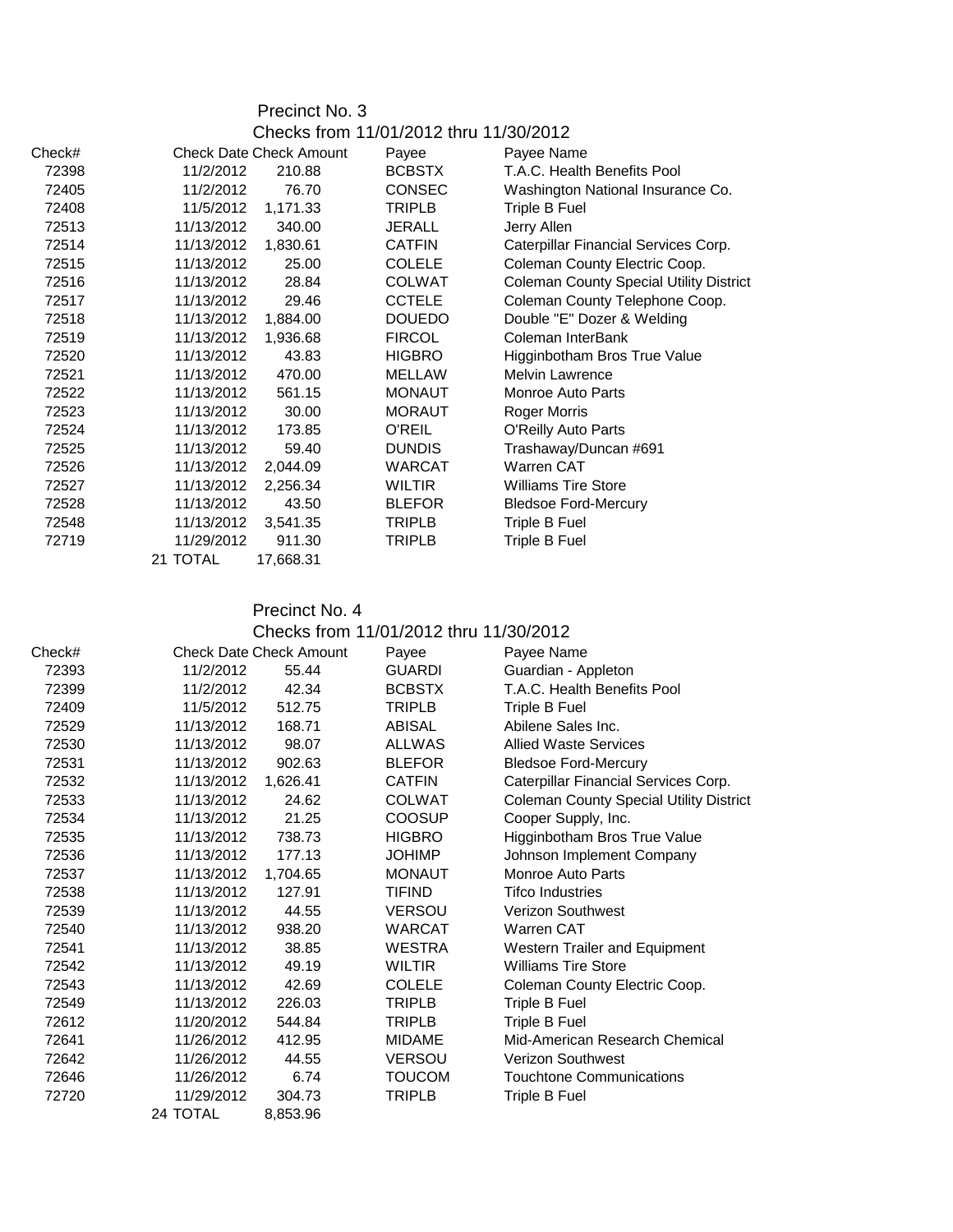## General Road and Bridge Fund

|        |                                | Checks from 11/01/2012 thru 11/30/2012 |                                        |
|--------|--------------------------------|----------------------------------------|----------------------------------------|
| Check# | <b>Check Date Check Amount</b> | Payee                                  | Payee Name                             |
| 72388  | 11/2/2012<br>220.00            | <b>LISTBL</b>                          | <b>Blue Cross Blue Shield of Texas</b> |
| 72390  | 11/2/2012 31.90 V              | TRALIF                                 | Conseco Life Insurance Co.             |
| 72392  | 11/2/2012<br>87.40             | <b>GUARDI</b>                          | Guardian - Appleton                    |
| 72395  | 11/2/2012 10,613.40            | <b>BCBSTX</b>                          | T.A.C. Health Benefits Pool            |
| 72403  | 11/2/2012<br>214.50            | <b>CONSEC</b>                          | Washington National Insurance Co.      |
| 72406  | 11/5/2012<br>338.85            | TRIPLB                                 | Triple B Fuel                          |
| 72476  | 11/13/2012<br>1,442.00         | <b>ABINEW</b>                          | Abilene New Holland, Inc.              |
| 72477  | 11/13/2012<br>140.19           | <b>BEASUP</b>                          | Bearing Supply Company of Abilene Ltd  |
| 72478  | 11/13/2012<br>72.83            | <b>COOSUP</b>                          | Cooper Supply, Inc.                    |
| 72479  | 11/13/2012<br>377.13           | <b>JOHIMP</b>                          | Johnson Implement Company              |
| 72480  | 11/13/2012<br>596.17           | <b>MCCEQU</b>                          | McCarty Equipment Co., Inc.            |
| 72481  | 11/13/2012<br>39.77            | <b>MONAUT</b>                          | <b>Monroe Auto Parts</b>               |
| 72482  | 11/13/2012<br>190.00           | <b>OWEMAC</b>                          | Owens Machine & Tool                   |
| 72483  | 11/13/2012<br>10.27            | <b>REXJAM</b>                          | Rex Jameson                            |
| 72484  | 11/13/2012<br>648.76           | TRIBLA                                 | Triple Blade & Steel                   |
| 72485  | 11/13/2012<br>45.00            | WILTIR                                 | <b>Williams Tire Store</b>             |
| 72546  | 11/13/2012<br>93.03            | TRIPLB                                 | Triple B Fuel                          |
| 72610  | 11/20/2012<br>174.02           | TRIPLB                                 | Triple B Fuel                          |
| 72635  | 11/26/2012<br>374.85           | TRIBLA                                 | Triple Blade & Steel                   |
| 72718  | 11/29/2012<br>54.64            | TRIPLB                                 | Triple B Fuel                          |
|        |                                |                                        |                                        |

**\$49,670.91** Payroll **4,585.77** Payroll Taxes<br> **8,032.36** Retirement Co **8,032.36** Retirement Contributations<br>**360,000.00** Transfers to Precincts **360,000.00** Transfers to Precincts

### Bank Code: A - General Fund

#### Checks from 11/01/2012 thru 11/30/2012

|       | Check# Check Date | <b>Check Amount</b> | Payee         | Payee Name                  |
|-------|-------------------|---------------------|---------------|-----------------------------|
| 72338 | 11/2/2012         |                     | <b>BAKNAN</b> | Nancy G Baker               |
| 72339 | 11/2/2012         |                     | <b>BERCAR</b> | Carla J Berry               |
| 72340 | 11/2/2012         |                     | <b>CAMWIL</b> | Willaim N Campbell          |
| 72341 | 11/2/2012         |                     | <b>CONCHR</b> | <b>Christine D Connelly</b> |
| 72342 | 11/2/2012         |                     | <b>CRUCEL</b> | Cecilia Cruz                |
| 72343 | 11/2/2012         |                     | <b>DUNDAV</b> | David L Dunlap              |
| 72344 | 11/2/2012         |                     | <b>GEOJAR</b> | Jarvis M George             |
| 72345 | 11/2/2012         |                     | <b>HARBEV</b> | <b>Beverly K Harris</b>     |
| 72346 | 11/2/2012         |                     | <b>HUDDAR</b> | Darlene A Huddle            |
| 72347 | 11/2/2012         |                     | <b>LEMCAT</b> | Cathryn R LeMay             |
| 72348 | 11/2/2012         |                     | <b>MAYMAR</b> | Margie K Mayo               |
| 72349 | 11/2/2012         |                     | <b>SMIPAT</b> | Patricia S McMillan         |
| 72350 | 11/2/2012         |                     | <b>MENSTA</b> | Stacey D Mendoza            |
| 72351 | 11/2/2012         |                     | <b>ROSJOE</b> | Joe L Rose                  |
| 72352 | 11/2/2012         |                     | TRAJAM        | Jamie L Trammell            |
| 72353 | 11/2/2012         |                     | <b>WATJOE</b> | Joe D Watson                |
| 72354 | 11/2/2012         |                     | <b>BEARIC</b> | Richard L Beal              |
| 72355 | 11/2/2012         |                     | <b>DAVBOB</b> | Bobby A Davis               |
| 72356 | 11/2/2012         |                     | <b>STEJOH</b> | Johnny M Stephenson         |
| 72357 | 11/2/2012         |                     | <b>WALDAR</b> | Darrell L Walker            |
| 72358 | 11/2/2012         |                     | <b>WILMAR</b> | Mark L Williams             |
| 72359 | 11/2/2012         |                     | <b>CROBOB</b> | Bobby J Croft               |
| 72360 | 11/2/2012         |                     | <b>FORTER</b> | Terry G Fortune             |
| 72361 | 11/2/2012         |                     | <b>ROBOLL</b> | Ollie W Roberson, Jr.       |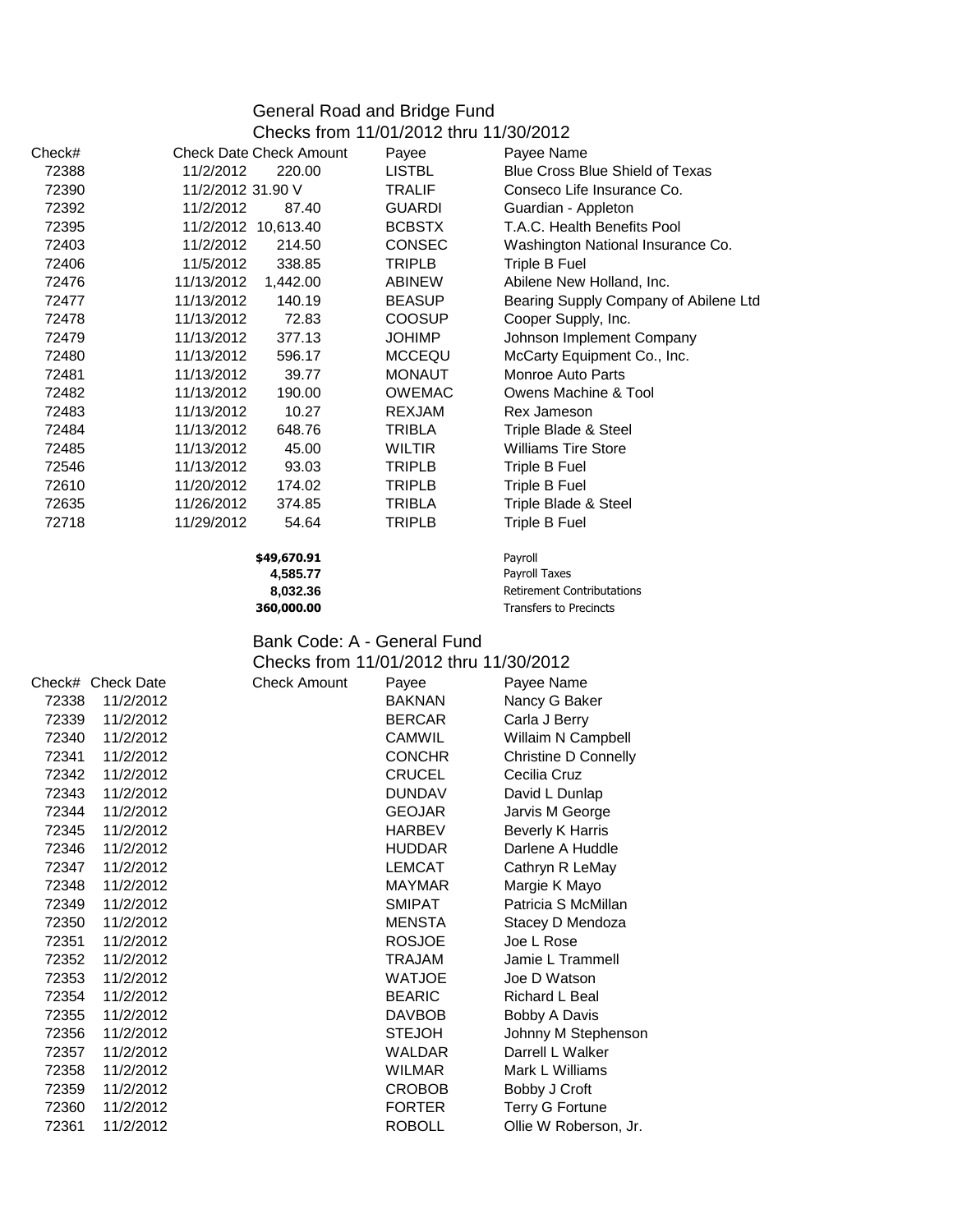| 72362 | 11/2/2012        |           | <b>DILEDD</b> | Eddie W Dillard                     |
|-------|------------------|-----------|---------------|-------------------------------------|
| 72363 | 11/2/2012        |           | <b>MORJOE</b> | William J Morris                    |
| 72364 | 11/2/2012        |           | PEEDAV        | David P Peeples, III                |
| 72365 | 11/2/2012        |           | LAWSCO        | Scotty W Lawrence                   |
| 72366 | 11/2/2012        |           | <b>ROMALE</b> | Alejandro T Romero                  |
| 72367 | 11/2/2012        |           | <b>SMIMAR</b> | Mark R Smith                        |
| 72368 | 11/2/2012        |           | <b>BOWROB</b> | Robert L Bowen                      |
|       | 11/2/2012        |           | <b>HOLMAL</b> |                                     |
| 72369 |                  |           |               | Johnny R Jameson                    |
| 72370 | 11/2/2012        |           | <b>WALMAC</b> | Mackie J Walters                    |
| 72371 | 11/1/2012        |           | <b>HUNTAL</b> | Talonda M Hunt                      |
| 72372 | 11/1/2012        |           | <b>WOOCON</b> | Connie Y Beloat                     |
| 72373 | 11/1/2012        |           | <b>BRIMAR</b> | Mary J Brixey                       |
| 72374 | 11/1/2012        |           | <b>COGLES</b> | Leslie W Cogdill                    |
| 72375 | 11/1/2012        |           | <b>HAMMIC</b> | Linda M Hammonds                    |
| 72376 | 11/1/2012        |           | <b>JONRAY</b> | Raymond E Jones, Sr.                |
| 72377 | 11/1/2012        |           | <b>KENJAC</b> | Jackie D Kenney                     |
| 72378 | 11/1/2012        |           | <b>LANCAS</b> | Archie W Lancaster                  |
| 72379 | 11/1/2012        |           | <b>LAWJES</b> | Jessie W Laws                       |
| 72380 | 11/1/2012        |           | <b>MELBRA</b> | <b>Branden A Melot</b>              |
| 72381 | 11/1/2012        |           | <b>PLUVIC</b> | Vickie S Melot                      |
| 72382 | 11/1/2012        |           | <b>MOONAT</b> | Natasha G Moody                     |
| 72383 | 11/1/2012        |           | <b>PONGER</b> | Gerald L Pond                       |
| 72384 | 11/1/2012        |           | <b>TURROB</b> | Robert W Turner                     |
| 72385 | 11/1/2012        |           | <b>WATCIN</b> | Cindy L Watson                      |
| 72386 | 11/1/2012        |           | <b>WILWIL</b> | Willie D Williams                   |
| 72387 | 11/1/2012        |           | <b>WIFDAN</b> | Daniel L Wipff                      |
|       |                  |           |               |                                     |
| 72389 | 11/2/2012        | 99.76     | <b>AFLAC</b>  | <b>AFLAC</b>                        |
| 72391 | 11/2/2012        | 1,045.24  | <b>GUARDI</b> | Guardian - Appleton                 |
| 72394 | 11/2/2012        | 18,788.39 | <b>BCBSTX</b> | T.A.C. Health Benefits Pool         |
| 72400 | 11/2/2012        | 206.07    | <b>LIFINV</b> | Transamerica Life Insurance Company |
| 72402 | 11/2/2012        | 249.25    | CONSEC        | Washington National Insurance Co.   |
| 72410 | 11/8/2012        |           | <b>BERCAR</b> | Carla J Berry                       |
| 72411 | 11/8/2012        |           | <b>CONCHR</b> | <b>Christine D Connelly</b>         |
| 72412 | 11/8/2012        |           | <b>COPNEL</b> | Nelda Copley                        |
| 72413 | 11/8/2012        |           | <b>CRUCEL</b> | Cecilia Cruz                        |
| 72414 | 11/8/2012        |           | <b>HARBEV</b> | <b>Beverly K Harris</b>             |
| 72415 | 11/8/2012        |           | <b>SMIPAT</b> | Patricia S McMillan                 |
| 72416 | 11/8/2012        |           | <b>WILWIL</b> | Willie D Williams                   |
| 72417 | 11/8/2012        |           | <b>CARBUR</b> | Carole Burroughs                    |
| 72418 | 11/8/2012        |           | <b>MLTKNO</b> | Mary Lou Taylor-Knox                |
| 72419 | 11/8/2012        |           | <b>ZZMISC</b> | <b>Glynda Phillips</b>              |
| 72420 | 11/8/2012        |           | <b>PATVAN</b> | Patricia T. Vance                   |
| 72421 | 11/8/2012        |           | <b>COYBOW</b> | Coyita Bowker                       |
| 72422 | 11/8/2012        |           | <b>SHAGRE</b> | <b>Sharon Greenlee</b>              |
| 72423 | 11/8/2012        |           | <b>MARSNI</b> | Marsha Snider                       |
| 72424 | 11/8/2012        |           | <b>WAYSNI</b> | Wayne Snider                        |
| 72425 | 11/8/2012        |           | <b>DORNEW</b> | Dora Newman                         |
| 72426 | 11/8/2012        |           | <b>ERNYAT</b> | Ernest D. Yates                     |
| 72427 | 11/8/2012        |           | <b>ZZMISC</b> | <b>Vicki Stewart</b>                |
|       |                  |           |               |                                     |
| 72428 | 11/8/2012        |           | <b>KAYALL</b> | Kay Allen                           |
| 72429 | 11/13/2012       | 548.26    | <b>BEAGRA</b> | Bear Graphics, Inc.                 |
| 72430 | 11/13/2012       | 680.00    | <b>VICTCA</b> | Victoria Carter                     |
| 72431 | 11/13/2012       | 1,200.00  | <b>JOHBLA</b> | John Lee Blagg                      |
|       | 72432 11/13/2012 | 1,500.00  | <b>BRITHU</b> | <b>Britt Thurman Attorney</b>       |
|       | 72433 11/13/2012 | 172.70    | <b>TOSFIN</b> | <b>Toshiba Financial Services</b>   |
|       | 72434 11/13/2012 | 196.54    | <b>XERCOR</b> | <b>Xerox Corporation</b>            |
|       | 72435 11/13/2012 | 108.00    | <b>WILWOO</b> | After-Hours I. T.                   |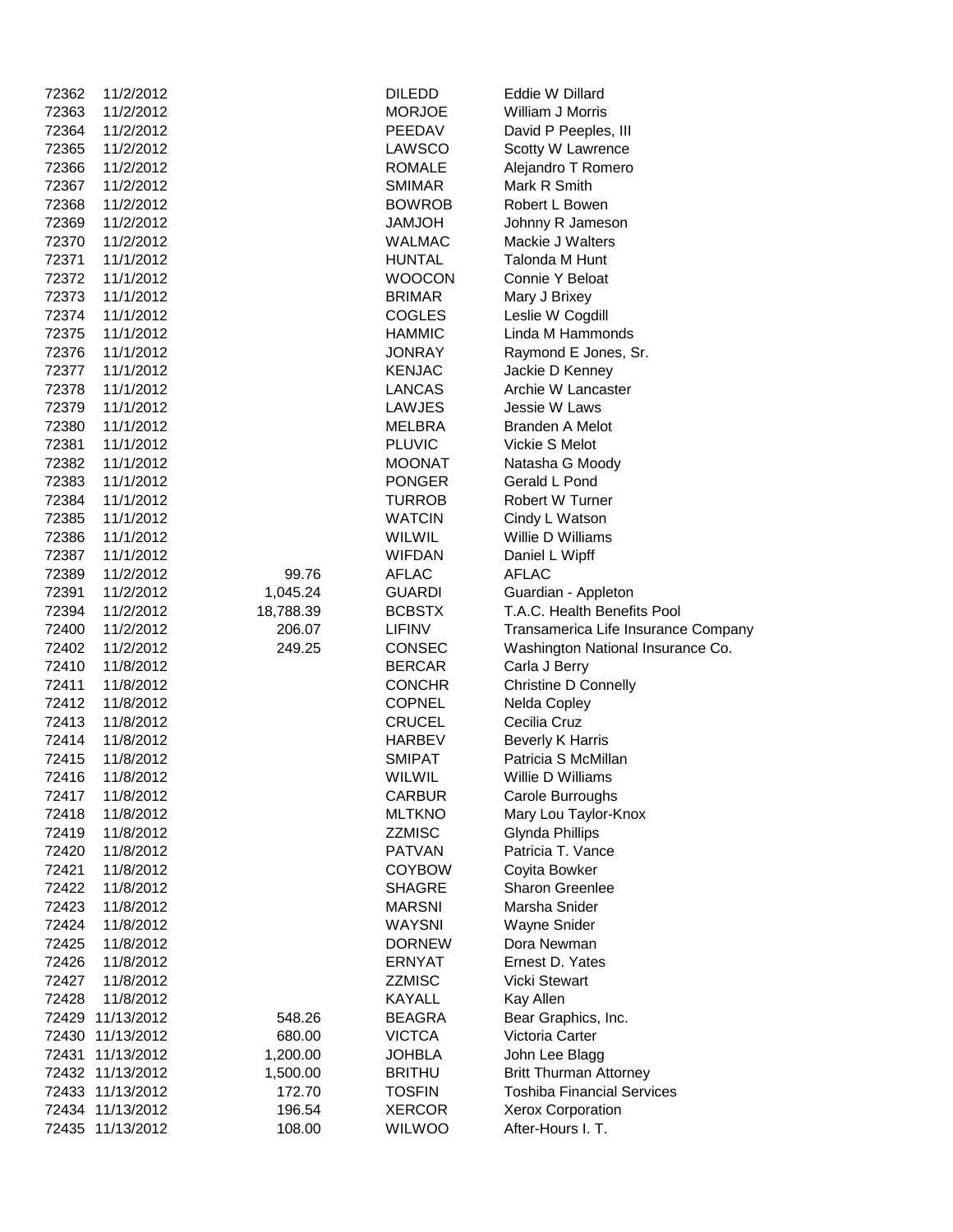|       | 72436 11/13/2012 | 154.11   | OFFDEP                        | <b>Office Depot</b>                        |
|-------|------------------|----------|-------------------------------|--------------------------------------------|
|       | 72437 11/13/2012 | 547.46   | <b>SPRINT</b>                 | <b>SPRINT</b>                              |
|       | 72438 11/13/2012 | 60.01    | <b>TYSPHA</b>                 | <b>Tyson Pharmacy</b>                      |
|       | 72439 11/13/2012 | 935.74   | <b>ADVOFF</b>                 | Advantage Office Products LLC              |
|       | 72440 11/13/2012 | 161.54   | <b>BLEFOR</b>                 | <b>Bledsoe Ford-Mercury</b>                |
| 72441 | 11/13/2012       | 266.93   | <b>WILTIR</b>                 | <b>Williams Tire Store</b>                 |
|       | 72442 11/13/2012 | 29.39    | O'REIL                        | O'Reilly Auto Parts                        |
|       | 72443 11/13/2012 | 74.82    | <b>TRIPLB</b>                 | Triple B Fuel                              |
|       | 72444 11/13/2012 | 1,481.14 | <b>SHOBAS</b>                 | Shoppin Basket                             |
|       | 72445 11/13/2012 | 444.35   | <b>HIGBRO</b>                 | Higginbotham Bros True Value               |
|       | 72446 11/13/2012 | 35.00    | <b>TCSHER</b>                 | <b>Taylor County Sheriff's Department</b>  |
|       | 72447 11/13/2012 | 59.00    | <b>COTECO</b>                 | Coleman Co. Telecommunications             |
|       | 72448 11/13/2012 | 309.18   | <b>JOEWAT</b>                 | Joe D. Watson                              |
|       | 72449 11/13/2012 | 416.66   | <b>COMCOR</b>                 | <b>District Adult Probation Department</b> |
|       | 72450 11/13/2012 | 2,400.00 | <b>TEXWIL</b>                 | Texas Wildlife Damage Mgnt Fd.             |
|       | 72451 11/13/2012 | 2,553.86 | <b>CITCOL</b>                 | City of Coleman                            |
|       | 72452 11/13/2012 | 160.00   | <b>UNIELE</b>                 | United Elevator Service Inc                |
|       | 72453 11/13/2012 | 47.00    | <b>WADTUR</b>                 | <b>Wade Turner</b>                         |
|       | 72454 11/13/2012 | 9,174.00 | <b>LUBCOU</b>                 | Regional Public Defender                   |
|       | 72455 11/13/2012 | 66.60    |                               | John Pearce                                |
|       | 72456 11/13/2012 |          | <b>JOHPEA</b><br><b>CHAPS</b> |                                            |
|       |                  | 1,000.00 |                               | Coleman Heritage, Arts & Preservation      |
|       | 72457 11/13/2012 | 3,500.00 | <b>COCOME</b>                 | <b>Coleman County Medical Center</b>       |
|       | 72458 11/13/2012 | 95.00    | <b>JAMAND</b>                 | Dr. James H. Anders                        |
|       | 72459 11/13/2012 | 5.71     | <b>KEEDRU</b>                 | <b>Keel Drug</b>                           |
|       | 72460 11/13/2012 | 245.00   | <b>MONSHE</b>                 | Monte Sherrod Attorney                     |
|       | 72461 11/13/2012 | 118.81   | <b>KIROFF</b>                 | Kirbo's Office Systems                     |
|       | 72462 11/13/2012 | 81.90    | <b>COLMED</b>                 | <b>Coleman Medical Associates</b>          |
|       | 72463 11/13/2012 | 280.00   | <b>RCOSHE</b>                 | <b>Runnels County Treasurer</b>            |
|       | 72464 11/13/2012 | 320.30   | <b>VERSOU</b>                 | Verizon Southwest                          |
|       | 72465 11/13/2012 | 100.00   | <b>TAC</b>                    | <b>Texas Association of Counties</b>       |
|       | 72466 11/13/2012 | 208.62   | CHR&DE                        | Coleman Chronicle & DV                     |
|       | 72467 11/13/2012 | 130.79   | <b>ATMENE</b>                 | <b>Atmos Energy</b>                        |
|       | 72468 11/13/2012 | 121.55   | <b>QUICOR</b>                 | <b>Quill Corporation</b>                   |
|       | 72469 11/13/2012 | 1,020.00 | <b>LANCOM</b>                 | Lan Communications                         |
|       | 72470 11/13/2012 | 177.60   | <b>WELFAR</b>                 | <b>Wells Fargo Financial Leasing</b>       |
|       | 72471 11/13/2012 | 474.00   | TEXCOM                        | <b>Texas Communications</b>                |
|       | 72472 11/13/2012 | 200.00   | <b>PAUJEN</b>                 | Paul Jensen                                |
|       | 72473 11/13/2012 | 53.90    | <b>STAMEN</b>                 | Stacey Mendoza                             |
| 72475 | 11/9/2012        |          | <b>ROSAMI</b>                 | Amie J Rosalez                             |
| 72476 | 11/9/2012        |          | <b>SANSHI</b>                 | Shirley C Sansing                          |
|       | 72550 11/14/2012 | 115.94   | <b>XERCOR</b>                 | <b>Xerox Corporation</b>                   |
| 72551 | 11/16/2012       |          | <b>HUNTAL</b>                 | Talonda M Hunt                             |
|       | 72552 11/16/2012 |          | <b>BAKNAN</b>                 | Nancy G Baker                              |
|       | 72553 11/16/2012 |          | <b>BERCAR</b>                 | Carla J Berry                              |
|       | 72554 11/16/2012 |          | CAMWIL                        | Willaim N Campbell                         |
|       | 72555 11/16/2012 |          | <b>CONCHR</b>                 | <b>Christine D Connelly</b>                |
|       | 72556 11/16/2012 |          | <b>CRUCEL</b>                 | Cecilia Cruz                               |
|       | 72557 11/16/2012 |          | <b>DUNDAV</b>                 | David L Dunlap                             |
|       | 72558 11/16/2012 |          | <b>GEOJAR</b>                 | Jarvis M George                            |
|       | 72559 11/16/2012 |          | <b>HARBEV</b>                 | <b>Beverly K Harris</b>                    |
|       | 72560 11/16/2012 |          | <b>HUDDAR</b>                 | Darlene A Huddle                           |
| 72561 | 11/16/2012       |          | <b>LEMCAT</b>                 | Cathryn R LeMay                            |
|       | 72562 11/16/2012 |          | <b>MAYMAR</b>                 | Margie K Mayo                              |
|       | 72563 11/16/2012 |          | <b>SMIPAT</b>                 | Patricia S McMillan                        |
|       | 72564 11/16/2012 |          | <b>MENSTA</b>                 | Stacey D Mendoza                           |
|       | 72565 11/16/2012 |          | <b>NELJAN</b>                 | Janet A Nelson                             |
|       | 72566 11/16/2012 |          | <b>ROSJOE</b>                 | Joe L Rose                                 |
|       |                  |          |                               |                                            |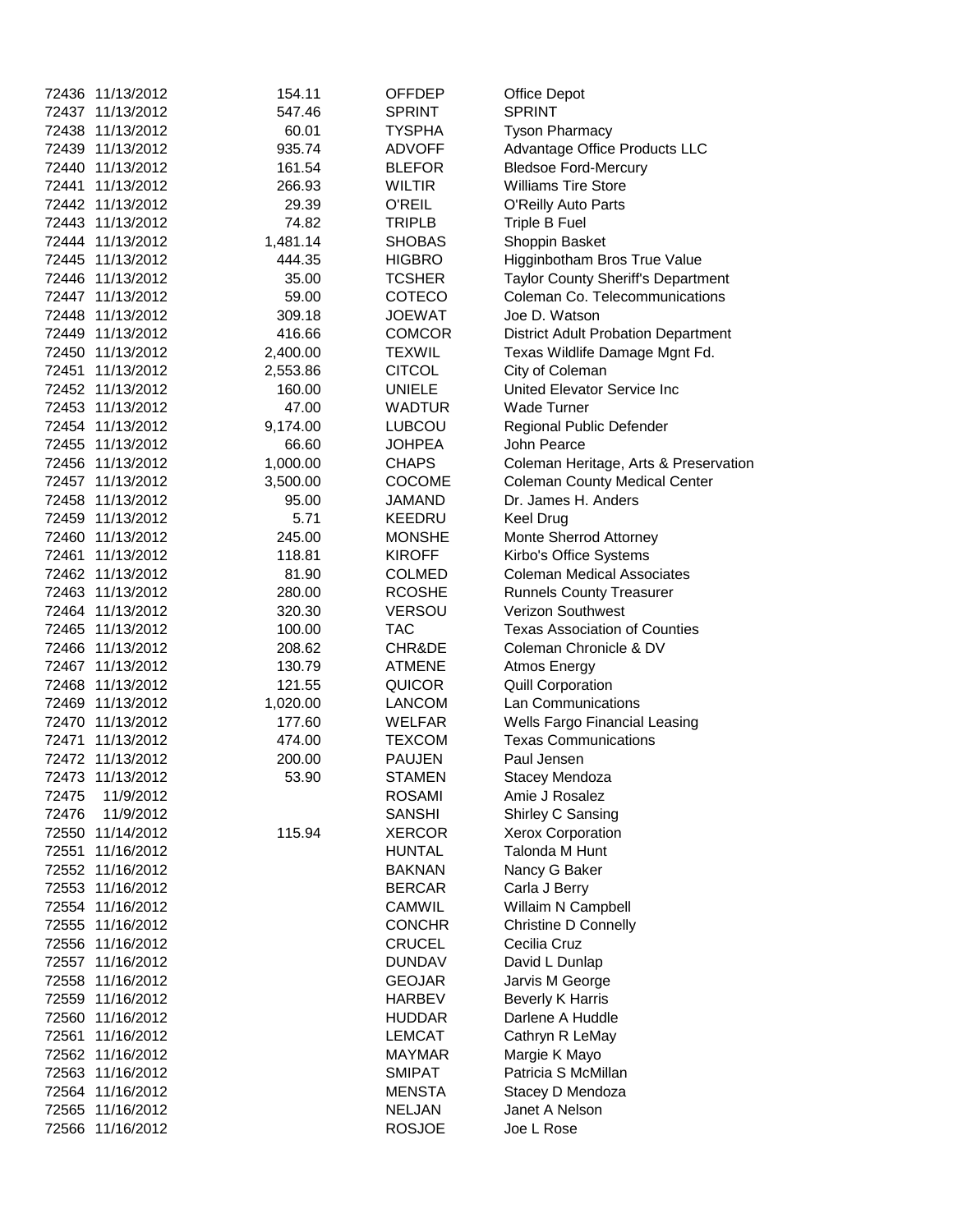|       | 72567 11/16/2012 |          | TRAJAM        | Jamie L Trammell                    |
|-------|------------------|----------|---------------|-------------------------------------|
| 72568 | 11/16/2012       |          | <b>WATJOE</b> | Joe D Watson                        |
| 72569 | 11/16/2012       |          | <b>BEARIC</b> | Richard L Beal                      |
| 72570 | 11/16/2012       |          | <b>DAVBOB</b> | Bobby A Davis                       |
| 72571 | 11/16/2012       |          | <b>STEJOH</b> | Johnny M Stephenson                 |
|       | 72572 11/16/2012 |          | <b>WALDAR</b> | Darrell L Walker                    |
|       | 72573 11/16/2012 |          | <b>WILMAR</b> | Mark L Williams                     |
|       | 72574 11/16/2012 |          | <b>CROBOB</b> | Bobby J Croft                       |
|       | 72575 11/16/2012 |          | <b>FORTER</b> | <b>Terry G Fortune</b>              |
| 72576 | 11/16/2012       |          | <b>ROBOLL</b> | Ollie W Roberson, Jr.               |
|       | 72577 11/16/2012 |          | <b>DILEDD</b> | Eddie W Dillard                     |
|       | 72578 11/16/2012 |          | <b>MORJOE</b> | William J Morris                    |
|       | 72579 11/16/2012 |          | PEEDAV        | David P Peeples, III                |
|       | 72580 11/16/2012 |          | LAWSCO        | Scotty W Lawrence                   |
| 72581 | 11/16/2012       |          | <b>ROMALE</b> | Alejandro T Romero                  |
|       | 72582 11/16/2012 |          | <b>SMIMAR</b> | Mark R Smith                        |
|       | 72583 11/16/2012 |          | <b>BOWROB</b> | Robert L Bowen                      |
|       | 72584 11/16/2012 |          | <b>HOLMAL</b> | Johnny R Jameson                    |
| 72585 | 11/16/2012       |          | <b>WALMAC</b> | Mackie J Walters                    |
|       | 72586 11/14/2012 |          | <b>WOOCON</b> | Connie Y Beloat                     |
|       | 72587 11/14/2012 |          | <b>COGLES</b> | Leslie W Cogdill                    |
|       | 72588 11/14/2012 |          | <b>HAMMIC</b> | Linda M Hammonds                    |
|       | 72589 11/14/2012 |          | <b>JONRAY</b> | Raymond E Jones, Sr.                |
|       | 72590 11/14/2012 |          | <b>KENJAC</b> | Jackie D Kenney                     |
|       | 72591 11/14/2012 |          | LANCAS        | Archie W Lancaster                  |
|       | 72592 11/14/2012 |          | LAWJES        | Jessie W Laws                       |
|       | 72593 11/14/2012 |          | <b>MELBRA</b> | <b>Branden A Melot</b>              |
|       | 72594 11/14/2012 |          | <b>PLUVIC</b> | Vickie S Melot                      |
|       | 72595 11/14/2012 |          | <b>MOONAT</b> |                                     |
|       |                  |          |               | Natasha G Moody                     |
|       | 72596 11/14/2012 |          | <b>PONGER</b> | Gerald L Pond                       |
|       | 72597 11/14/2012 |          | <b>TURROB</b> | Robert W Turner                     |
| 72598 | 11/14/2012       |          | <b>WATCIN</b> | Cindy L Watson                      |
|       | 72599 11/14/2012 |          | <b>WILWIL</b> | Willie D Williams                   |
| 72600 | 11/14/2012       |          | <b>WIFDAN</b> | Daniel L Wipff                      |
| 72601 | 11/16/2012       | 30.00    | <b>ZZMISC</b> | Cynthia Dempsey                     |
|       | 72602 11/16/2012 | 30.00    | <b>ZZMISC</b> | Dennis Joe Holbert                  |
| 72603 | 11/16/2012       | 30.00    | <b>ZZMISC</b> | Jeffrey Hibbs                       |
| 72604 | 11/16/2012       | 30.00    | <b>ZZMISC</b> | Gerri Rutherford                    |
| 72605 | 11/16/2012       | 30.00    | <b>ZZMISC</b> | Stacey Mendoza                      |
| 72606 | 11/16/2012       | 30.00    | <b>ZZMISC</b> | Paul Bryan                          |
| 72607 | 11/16/2012       | 30.00    | <b>ZZMISC</b> | <b>Richard Cook</b>                 |
| 72608 | 11/16/2012       | 105.00   | <b>CHIWEL</b> | <b>Coleman County Child Welfare</b> |
| 72609 | 11/19/2012       | 45.00    | <b>ELECOU</b> | Eleventh Court of Appeals           |
| 72613 | 11/26/2012       | 793.29   | <b>JAMTRA</b> | Jamie Trammell                      |
|       | 72614 11/26/2012 | 57.42    | <b>ADVOFF</b> | Advantage Office Products LLC       |
| 72615 | 11/26/2012       | 115.95   | OFFDEP        | <b>Office Depot</b>                 |
| 72616 | 11/26/2012       | 550.00   | <b>PAUJEN</b> | Paul Jensen                         |
| 72617 | 11/26/2012       | 58.88    | FEDEX         | FedEx                               |
| 72618 | 11/26/2012       | 88.96    | <b>SHEOFF</b> | Wade Turner, Sheriff                |
| 72619 | 11/26/2012       | 66.00    | <b>RADASS</b> | Radiology Assoc. of Abilene         |
| 72620 | 11/26/2012       | 72.80    | <b>KIROFF</b> | Kirbo's Office Systems              |
| 72621 | 11/26/2012       | 1,827.66 | <b>TRIPLB</b> | <b>Triple B Fuel</b>                |
| 72622 | 11/26/2012       | 1,236.56 | <b>CARSER</b> | <b>Card Service Center</b>          |
| 72623 | 11/26/2012       | 1,450.68 | <b>VERSOU</b> | Verizon Southwest                   |
| 72624 | 11/26/2012       | 1,950.00 | DALCOU        | <b>Dallas County Treasurer</b>      |
| 72625 | 11/26/2012       | 45.00    | <b>POMAST</b> | Postmaster                          |
| 72626 | 11/26/2012       | 40.00    | <b>WTJUST</b> | West Texas J. P. Association        |
|       |                  |          |               |                                     |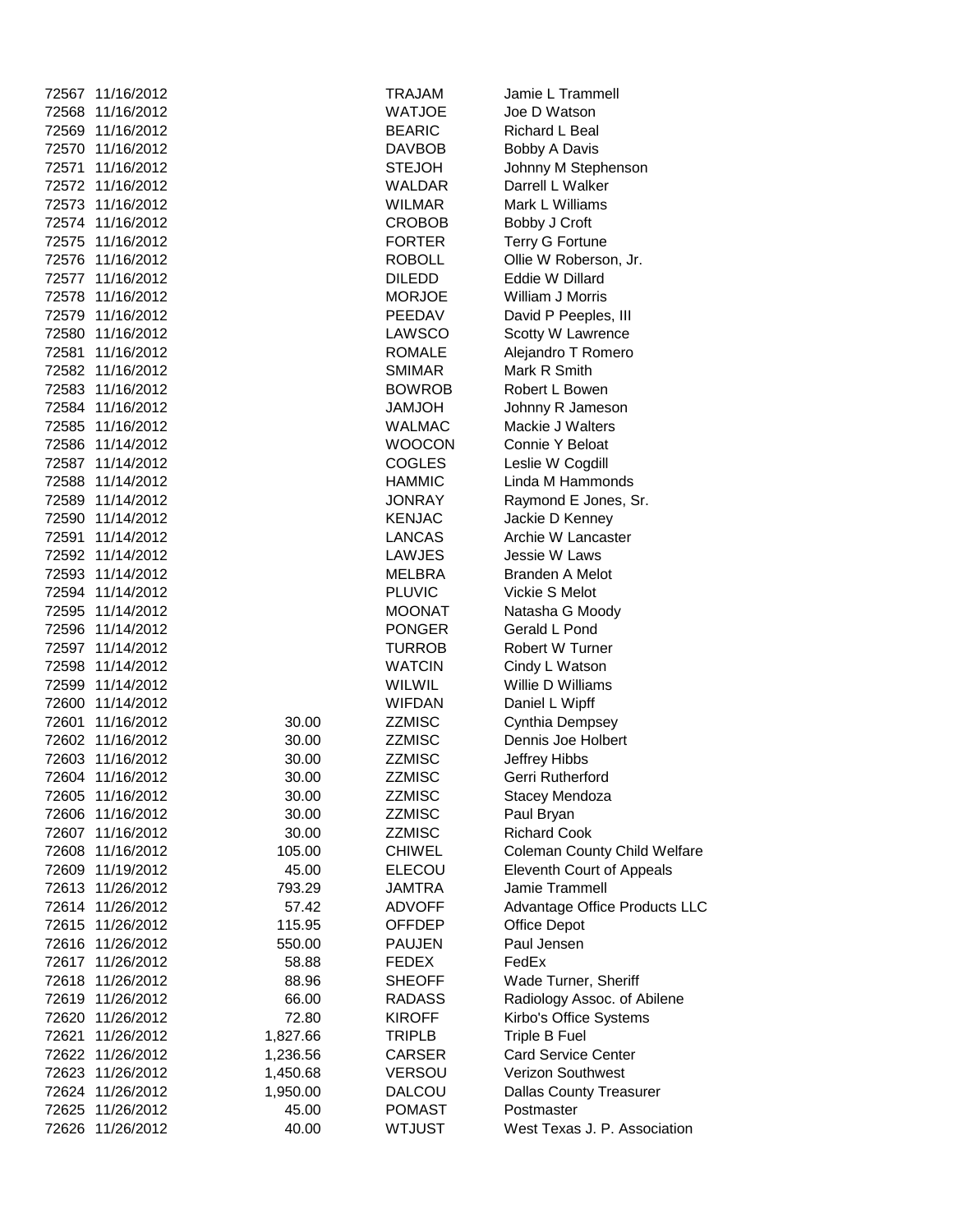|       | 72627 11/26/2012 | 90.00    | <b>PMASTE</b> | Postmaster                              |
|-------|------------------|----------|---------------|-----------------------------------------|
| 72628 | 11/26/2012       | 16.93    | <b>ATMENE</b> | <b>Atmos Energy</b>                     |
| 72629 | 11/26/2012       | 62.88    | <b>ORKPES</b> | <b>Orkin Pest Control</b>               |
| 72630 | 11/26/2012       | 783.34   | <b>CMCDON</b> | <b>Charles McDonald</b>                 |
| 72631 | 11/26/2012       | 140.01   | <b>TOUCOM</b> | <b>Touchtone Communications</b>         |
|       | 72632 11/26/2012 | 1,220.00 | <b>EARSCO</b> | Earnest W. Scott                        |
| 72633 | 11/26/2012       | 600.00   | <b>DERHAM</b> | Derek Hampton                           |
|       | 72634 11/26/2012 | 145.00   | <b>PATHOW</b> | Patrick Howard,                         |
| 72641 | 11/26/2012       | 412.95 V | <b>MIDAME</b> | Mid-American Research Chemical          |
|       | 72642 11/26/2012 | 44.55 V  | <b>VERSOU</b> | <b>Verizon Southwest</b>                |
| 72644 | 11/26/2012       | 244.90   | <b>ROSAMI</b> | Amie J Rosalez                          |
| 72645 | 11/26/2012       | 428.40   | <b>SANSHI</b> | Shirley C Sansing                       |
| 72647 | 11/26/2012       | 20.00    | <b>TXDELI</b> | <b>Texas Department of Licensing</b>    |
| 72648 | 11/28/2012       | 400.00   | <b>JOHWEE</b> | John Weeks                              |
| 72649 | 11/28/2012       | 300.00   | <b>MENHEA</b> | Mental Health and Retardation           |
| 72650 | 11/28/2012       | 150.00   | <b>CONVAL</b> | Concho Valley Regional Food             |
| 72651 | 11/28/2012       | 500.00   | <b>TAYCOU</b> | <b>Taylor County Juvenile Probation</b> |
|       | 72652 11/28/2012 | 200.00   | SANVOL        | Santa Anna Volunteer Fire               |
| 72653 | 11/28/2012       | 75.00    | SOUCOL        | South Coleman County Fire Dept          |
| 72654 | 11/28/2012       | 150.00   | <b>BURFIR</b> | <b>Burkett Fire Dept.</b>               |
| 72655 | 11/28/2012       | 75.00    | <b>LAKCOL</b> | Lake Coleman VFD                        |
| 72656 | 11/28/2012       | 75.00    | <b>VALFIR</b> | Valera Fire Department                  |
| 72657 | 11/28/2012       | 75.00    | <b>COMSHO</b> | Comanche Shores Fire Dept.              |
| 72658 | 11/28/2012       | 75.00    | <b>TALFIR</b> | <b>Talpa Fire Department</b>            |
| 72659 | 11/28/2012       | 5,300.00 | <b>CITCOL</b> | City of Coleman                         |
| 72660 | 11/28/2012       | 50.00    | <b>COLFOO</b> | <b>Christian Family Ministries</b>      |
| 72661 | 11/28/2012       | 75.00    | <b>NOVFIR</b> | Rough Creek Fire Department             |
| 72662 | 11/28/2012       | 500.00   | <b>JOHPEA</b> | John Pearce                             |
| 72663 | 11/28/2012       | 75.00    | <b>GLCOVE</b> | Glen Cove Volunteer Fire Dept.          |
| 72664 | 11/28/2012       | 500.00   | <b>HEAHEM</b> | Law Office of Heath Hemphill PC         |
| 72665 | 11/30/2012       |          | <b>HUNTAL</b> | Talonda M Hunt                          |
| 72666 | 11/30/2012       |          | <b>BAKNAN</b> | Nancy G Baker                           |
| 72667 | 11/30/2012       |          | <b>BERCAR</b> | Carla J Berry                           |
| 72668 | 11/30/2012       |          | <b>CAMWIL</b> | William N Campbell                      |
| 72669 | 11/30/2012       |          | <b>CONCHR</b> | <b>Christine D Connelly</b>             |
|       | 72670 11/30/2012 |          | <b>CRUCEL</b> | Cecilia Cruz                            |
| 72671 | 11/30/2012       |          | <b>DUNDAV</b> | David L Dunlap                          |
| 72672 | 11/30/2012       |          | <b>GEOJAR</b> | Jarvis M George                         |
|       | 72673 11/30/2012 |          | <b>HARBEV</b> | <b>Beverly K Harris</b>                 |
|       | 72674 11/30/2012 |          | <b>HUDDAR</b> | Darlene A Huddle                        |
| 72675 | 11/30/2012       |          | <b>EDWTIN</b> | Tina G Lamb                             |
| 72676 | 11/30/2012       |          | <b>LEMCAT</b> | Cathryn R LeMay                         |
| 72677 | 11/30/2012       |          | MAYMAR        | Margie K Mayo                           |
| 72678 | 11/30/2012       |          | <b>SMIPAT</b> | Patricia S McMillan                     |
| 72679 | 11/30/2012       |          | <b>MENSTA</b> | Stacey D Mendoza                        |
| 72680 | 11/30/2012       |          | <b>NELJAN</b> | Janet A Nelson                          |
| 72681 | 11/30/2012       |          | <b>QUIDAR</b> | Darla R Quinney                         |
|       | 72682 11/30/2012 |          | <b>ROSJOE</b> | Joe L Rose                              |
|       | 72683 11/30/2012 |          | <b>TRAJAM</b> | Jamie L Trammell                        |
| 72684 | 11/30/2012       |          | <b>WATJOE</b> | Joe D Watson                            |
| 72685 | 11/30/2012       |          | <b>BEARIC</b> | Richard L Beal                          |
| 72686 | 11/30/2012       |          | <b>DAVBOB</b> | Bobby A Davis                           |
| 72687 | 11/30/2012       |          | <b>STEJOH</b> | Johnny M Stephenson                     |
| 72688 | 11/30/2012       |          | <b>WALDAR</b> | Darrell L Walker                        |
| 72689 | 11/30/2012       |          | <b>WILMAR</b> | Mark L Williams                         |
| 72690 | 11/30/2012       |          | <b>CROBOB</b> | Bobby J Croft                           |
| 72691 | 11/30/2012       |          | <b>FORTER</b> | <b>Terry G Fortune</b>                  |